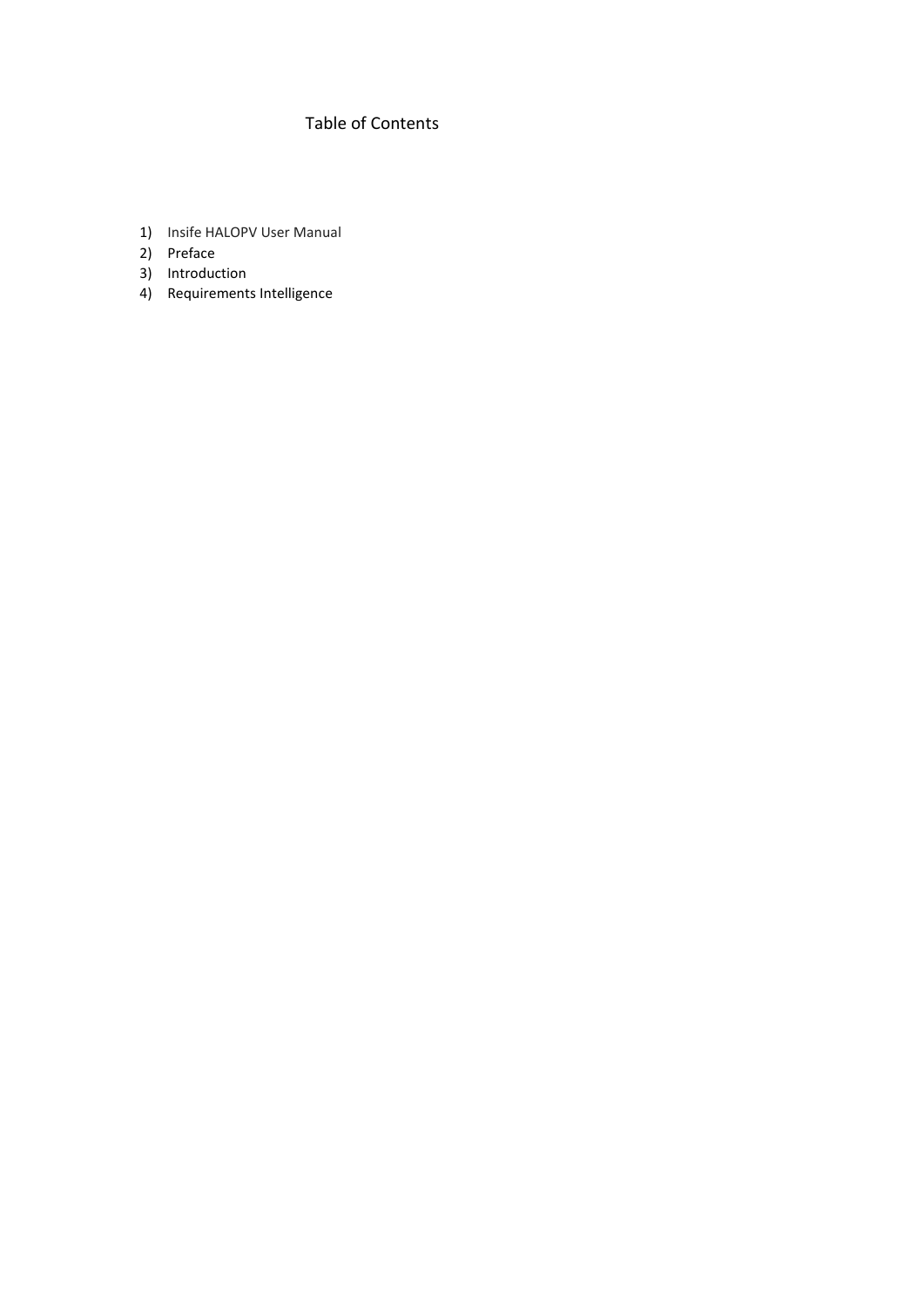# **1) HALO PV**

User Manual - Release 3.0 (JUNE 2021)

This software and related documentation are provided under a license agreement containing restrictions on use and disclosure and are protected by intellectual property laws. Except as expressly permitted in your license agreement or allowed by law, you may not use, copy, reproduce, translate, broadcast, modify, license, transmit, distribute, exhibit, perform, publish, or display any part, in any form, or by any means. Reverse engineering, disassembly, or decompilation of this software, unless required by law for interoperability, is prohibited.

The information contained herein is subject to change without notice and is not warranted to be error-free. If you find any errors, please report them to us in writing.

# **2) Preface**

#### **Where to Find More Information**

The latest product information including release notes for HALOPV is available at

<https://www.halopv.com/>

#### **Insife Support**

Insife Support team can be reached out at [Support@insife.com](mailto:Support@insife.com)

# **3) Introduction**

### **3.1) Purpose**

This User Manual describes the process workflow for Requirements Intelligence in HALO PV.

HALO PV Requirement Intelligence Management allows managing local and global requirements and obligations. HALO PV users can drive automation with auto-build reporting rules and auto-schedule activities. Thus, ensuring efficiency and quality of PV processes.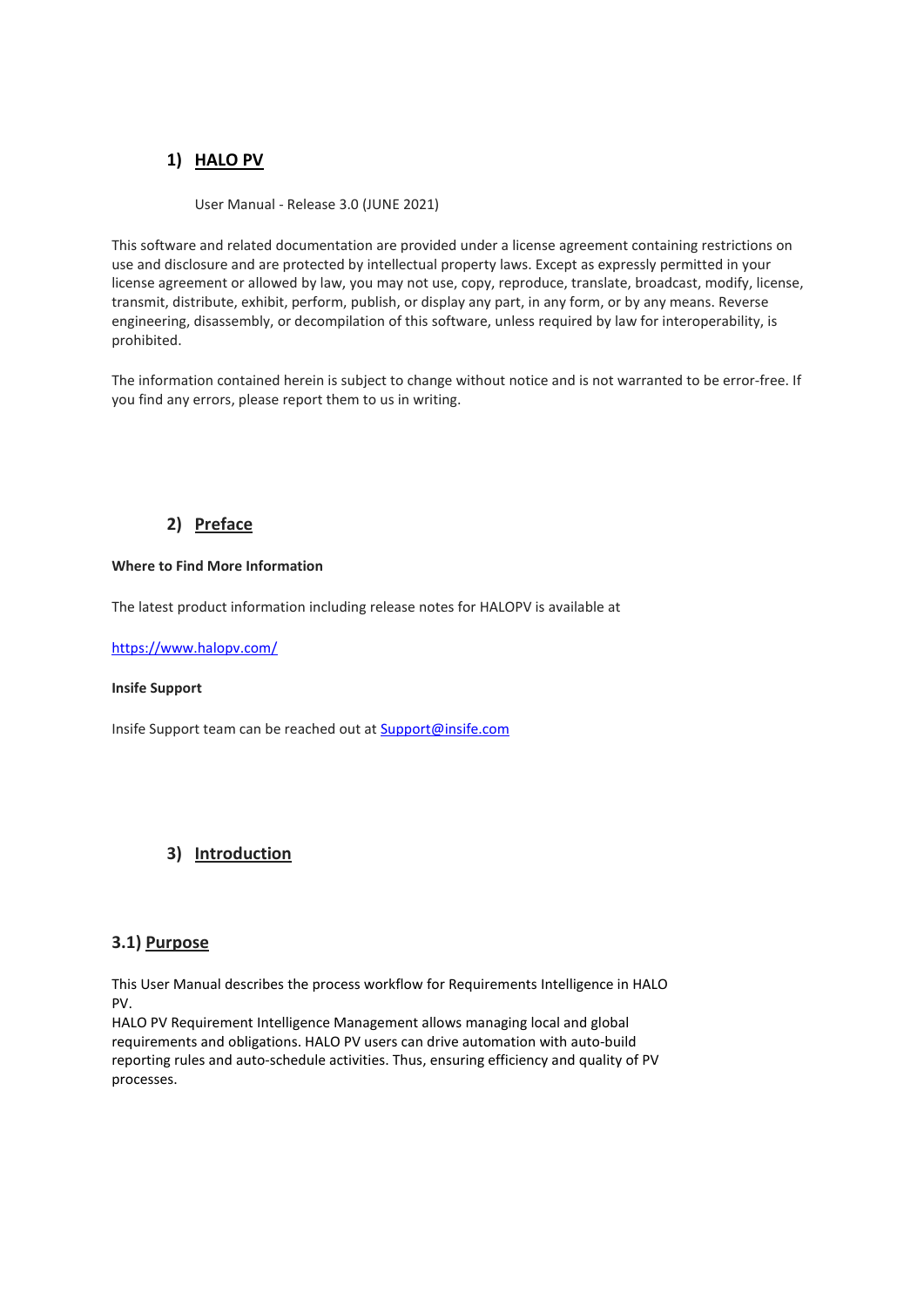# **3.2) Benefits**

HALO PV user can help users track the following requirements:

A master list of Regulatory and other requirements documents and associated requirements (rules):

- a. ICSR reporting requirements
- b. PV System and System Master File requirements
- c. Data Monitoring Committees recommendations requirements
- d. Periodic SUSAR reporting requirements
- e. Periodic reporting requirements for Medical Devices
- f. Local QPPV/safety responsible person requirements
- g. Periodic Safety Update Report (PSUR) requirements
- h. Renewal document requirements
- i. Development Safety Update Report (DSUR) requirements
- j. Risk Management Plans (RMP)/documents requirements
- k. Update Argus Expedited reporting rules
- l. Signal Detection / Management Requirements

# **3.3) Key Features**



Maintain an overview of Global Requirements ("Obligations") towards partners and authorities. Allow for local personnel to make updates of e.g., a spontaneous ICSR rule. An approval from central is potentially all it takes to auto-configure your safety database.

Auto-generate ICSR rules in the safety database or use the rules to auto-schedule HALO records.





Link to SDEAs for establishing a loop between what is in the contract and what is implemented in practice.



Configurable and simple user interface means less training needed and shorter time to go live.

# **3.4) SDEAs as data sources**

PV Requirements can come from Regulatory documents, but also from SDEAs with partners etc. If you select "Yes" as a reporting destination in the Entities and Agreement management, any Partner, Agency etc. can be linked with a requirement in the Requirements Intelligence module.

# **3.5) Requirements that determine activities in other module of HALOPV**

Times for creating/updating a record in other modules may be driven by requirements that are setup in the Requirements Intelligence module. Examples of records that may automatically be initiated / set in workflow are:

- ICSRs
- SDEAs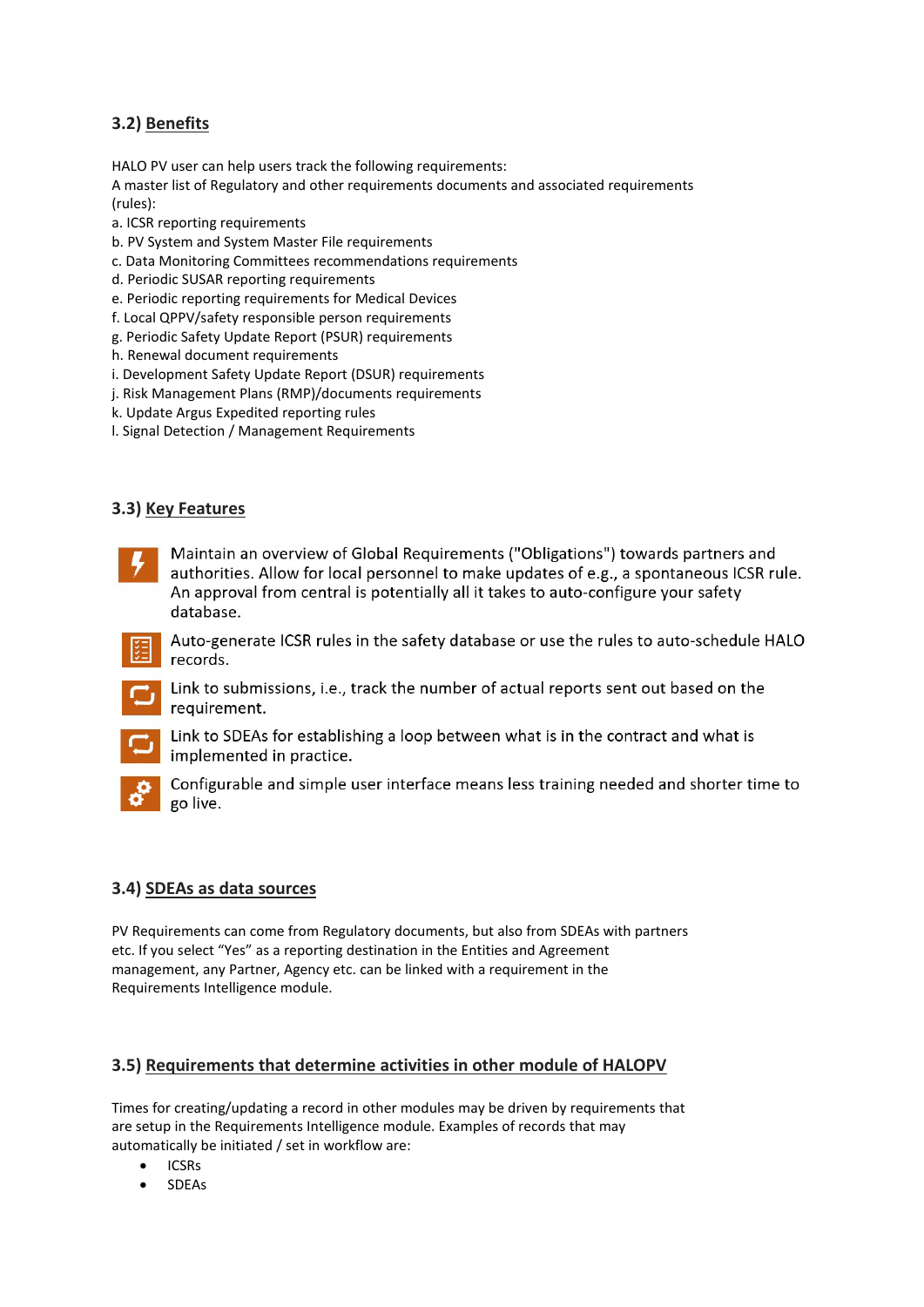- PSMFs
- SUSARs
- Risk Management Plans
- Entities and Agreements
- Renewal Documents
- Periodic Reporting

### **4) Requirement Intelligence**

Global requirements from authorities, partners and other entities can be set up, to ease global compliance across, ICSRs, periodic reporting, and other PV requirements

### **4.1) Requirements Intelligence Workflow**

In the first example of the Requirements Intelligence user's guide, you will learn how to create a rule and link it to a parent record, and in the second example, you will learn how to add rules and assessment to a parent record. But first, let's start identifying the main features of the Requirements Intelligence module in HALO.

On the left menu, you will find a list of core Processes available for your user profile. Please select Requirements Intelligence.

[NOTE: Requirements Intelligence can be adapted to multiple, local, or specific needs. The number of processes and workflows display on your screen varies according to your configuration and access.]

Once selecting Requirement Intelligence, the available workflows will be visible.

The image below shows a list of workflows that are available for Requirements Intelligence. These workflows control the tasks that the user can perform according to the roles assigned.

| AI OPV                                                                                                            | –                                                                                                                                                                                          | A MAHESH.BABU@INSIFE.COM Y                                                                                                        |
|-------------------------------------------------------------------------------------------------------------------|--------------------------------------------------------------------------------------------------------------------------------------------------------------------------------------------|-----------------------------------------------------------------------------------------------------------------------------------|
| Release version 3.0<br><b>命</b> Processes                                                                         | <b>Requirements Intelligence</b>                                                                                                                                                           |                                                                                                                                   |
| ご My tasks<br><b>ンニ</b> Active Tasks                                                                              | $\mathbf{J}$<br>reporting and other PV requirements.                                                                                                                                       | Global requirements from authorities, partners and other entities can be setup, to ease global compliance across, ICSRs, periodic |
| <b>D</b> > Entities and Agreements<br>$\mathbf{D}$ Products<br>$D\!\!\!\!\!\Sigma$ ICSR(s)                        | Available workflows<br>一番                                                                                                                                                                  | <b>Functionality menu</b>                                                                                                         |
| <b>D</b> >Requirements Intelligence<br>Submissions<br><b>D</b> Aggregate Reporting                                | <b>D</b> Regulatory and other requirements<br>$\mathbf{\mathbb{Z}}$ ICSR reporting requirements                                                                                            |                                                                                                                                   |
| <b>D</b> Clinical Projects / Studies<br><b>D</b> Product Complaints<br><b>最</b> Scheduler<br><b>↑</b> Data Loader | <b>DO</b> PV System and System Master File requirements<br><b>EXP</b> Periodic SUSAR reporting requirements<br>$\mathbf{D}$                                                                |                                                                                                                                   |
| ↑ Data Loader configuration<br>END Dashboards and reports                                                         | Data Monitoring Committees recommendations<br>requirements<br><b>EXP</b> Periodic reporting requirements for Medical Devices<br><b>BD</b> Local ODDWeafaty reconocible person requirements |                                                                                                                                   |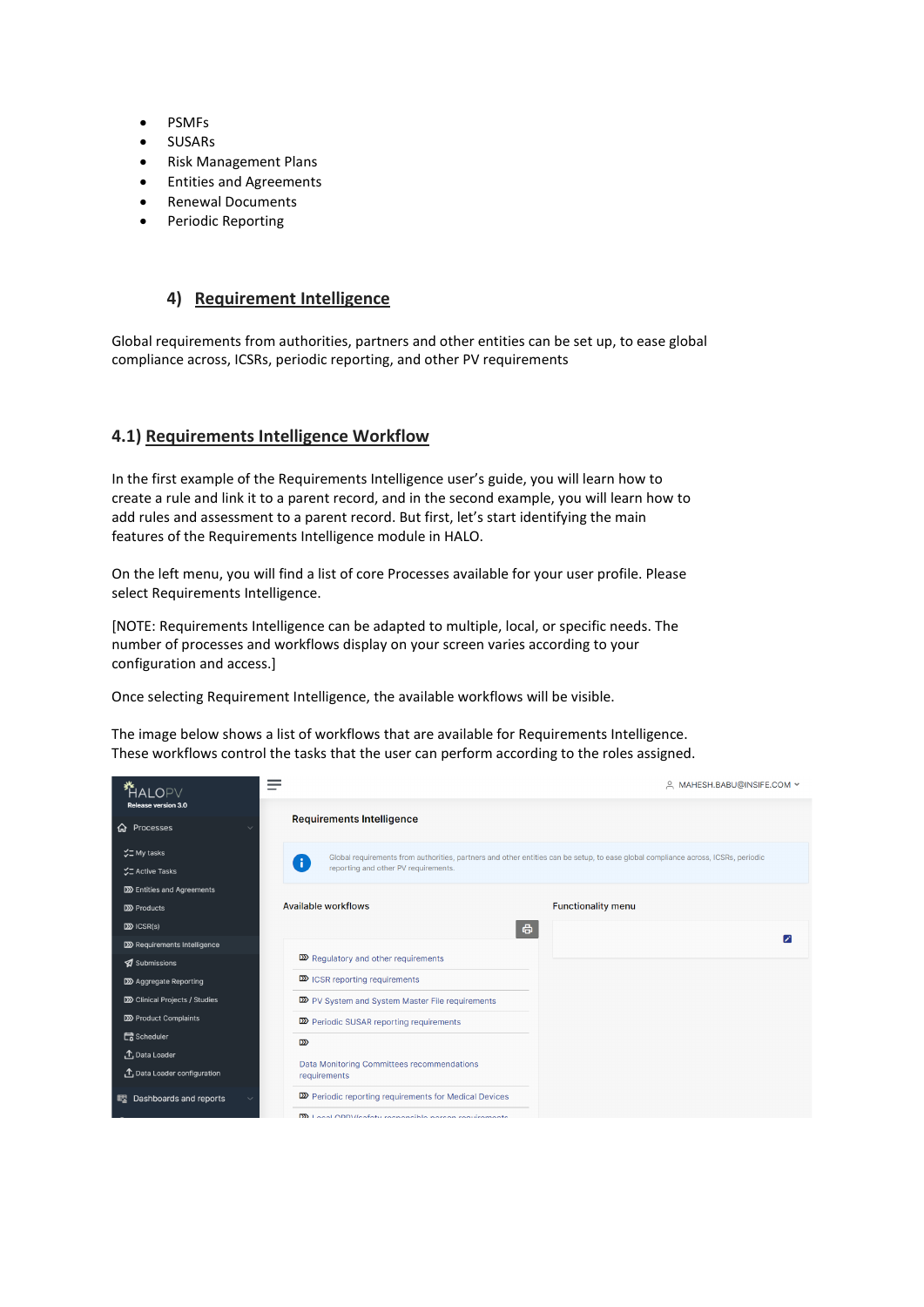In this user's guide, you will be presented with different examples of workflows. By clicking in one of the available workflows, a list of records will be displayed. Each record represents a requirement that has been entered. Clicking on any of the titles will take you to the details view. For this example, we select ICSR reporting requirements.

The example shows records that correspond to the ICSR reporting requirements. By clicking on Record ID, a new window will display a form, which is configured to the ICSR reporting requirements workflow.

| <b>*HALOPV</b><br><b>Release version 3.0</b> | Requirements Intelligence / ICSR reporting requirements Records                                                      |                                 |                             |                             |                       |                                                       |                  |                              |                                     |                 |                           |                    |                                 |                                 |
|----------------------------------------------|----------------------------------------------------------------------------------------------------------------------|---------------------------------|-----------------------------|-----------------------------|-----------------------|-------------------------------------------------------|------------------|------------------------------|-------------------------------------|-----------------|---------------------------|--------------------|---------------------------------|---------------------------------|
| <b>命</b> Processes                           | <b>Process description</b>                                                                                           |                                 |                             |                             |                       |                                                       |                  |                              |                                     |                 |                           |                    |                                 |                                 |
| " My tasks                                   | ⊡<br>Maintain a list of requirements of ICSRs and their reporting rules to third parties.                            |                                 |                             |                             |                       |                                                       |                  |                              |                                     |                 |                           |                    |                                 |                                 |
| <b>ご Active Tasks</b>                        |                                                                                                                      |                                 |                             |                             |                       |                                                       |                  |                              |                                     |                 |                           |                    |                                 |                                 |
|                                              |                                                                                                                      |                                 |                             |                             |                       |                                                       |                  |                              |                                     |                 |                           |                    |                                 |                                 |
| <b>DO</b> Entities and Agreements            |                                                                                                                      |                                 |                             |                             |                       |                                                       |                  |                              |                                     |                 |                           |                    |                                 |                                 |
| $\overline{\mathbf{D}}$ Products             | Active<br>n<br>All<br>Include nullified records<br>$\Box$<br>Include records assigned to<br><b>Display</b><br>others |                                 |                             |                             |                       |                                                       |                  |                              |                                     |                 |                           |                    |                                 |                                 |
| $D\!\!\!\!\!\Sigma$ ICSR(s)                  |                                                                                                                      |                                 |                             |                             |                       |                                                       |                  |                              |                                     |                 | <b>Create from Wizard</b> |                    | <b>Create New</b>               | - 岳<br>$\mathbf{G}$             |
| <b>22 Requirements Intelligence</b>          |                                                                                                                      |                                 |                             |                             |                       |                                                       |                  |                              |                                     |                 |                           |                    |                                 |                                 |
| Submissions                                  | <b>Records</b>                                                                                                       |                                 |                             |                             |                       |                                                       |                  |                              |                                     |                 |                           |                    |                                 |                                 |
| <b>D</b> Aggregate Reporting                 | $Q \vee$                                                                                                             |                                 |                             |                             | Go                    | 1. Primary Report                                     | $\checkmark$     | Rows <sub>50</sub><br>$\sim$ | Actions $\vee$                      |                 |                           |                    |                                 |                                 |
| <b>DD</b> Clinical Projects / Studies        |                                                                                                                      |                                 |                             |                             |                       |                                                       |                  |                              |                                     |                 |                           |                    |                                 |                                 |
| <b>DD</b> Product Complaints                 |                                                                                                                      |                                 |                             |                             |                       |                                                       |                  |                              |                                     |                 |                           |                    |                                 | $1 - 3$ of 3                    |
| <b>最</b> Scheduler                           | Obs                                                                                                                  | <b>Record</b>                   | Parent                      | <b>Requirement</b>          | Type                  | <b>Active task</b>                                    | <b>Countries</b> | Organization                 | Created by                          | <b>Assigned</b> | <b>Dueby</b>              | <b>Overall Due</b> | Last<br>ĮΞ                      | <b>Next</b><br><b>Scheduled</b> |
| <b>1</b> Data Loader                         |                                                                                                                      | ID                              | record                      | title                       |                       |                                                       |                  |                              |                                     | to              |                           | Date               | updated                         | Event                           |
| <b>↑</b> Data Loader configuration           |                                                                                                                      |                                 |                             |                             |                       |                                                       |                  |                              |                                     |                 |                           |                    |                                 | Þ                               |
| E Dashboards and reports                     |                                                                                                                      | REQ-<br>ICSR-<br>677            |                             |                             |                       | Register /<br>update<br>requirements                  |                  | Link<br>Medical HQ           |                                     | $\sim$          | 13-OCT-2021               |                    | $15 - SEP -$<br>2021<br>10:11AM |                                 |
| R My settings                                |                                                                                                                      | REQ-                            |                             | <b>ABC</b><br>reporting of  | Spontaneous           | Review and<br>approve                                 |                  | ABC                          | MARTIN.HOLM-                        |                 |                           |                    | $07 - JUN -$                    |                                 |
| @ Application management                     |                                                                                                                      | ICSR-<br>81                     | i,                          | all<br>spontaneous<br>cases | - Drug                | <b>ICSR</b><br>reporting<br>requirements              |                  | Company<br>Ltd.              | PETERSEN@INSIFE.COM                 |                 | 13-JUL-2021               | 13-JUL-2021        | 2021<br>12:49PM                 |                                 |
| R User administration                        |                                                                                                                      | REQ-<br>ICSR-<br>$\overline{a}$ | <b>EMA</b><br>GVP<br>Module | DK-<br>spontaneous          | Spontaneous<br>- Drug | Review and<br>approve<br><b>ICSR</b><br>www.wadda.com | Denmark          | EMA                          | MARTIN.HOLM-<br>PETERSEN@INSIFE.COM |                 | 13-JUL-2021               | 13-JUL-2021        | 07-JUN-<br>2021<br>SOLATELL.    |                                 |

### **4.2) Create a New Rule: Example: ICSR rule**

On the left menu Processes, click on **Requirements Intelligence**, then select **ICSR reporting requirements** and then **Create new** (**Create new** can be seen in above pic)

### **4.2.1) First Step Register /Update ICSR reporting rule**

Click on link below **Record and task information** to edit **Basic information**

Please, populate the following categories on Basic information:

- Requirement title: Introduce a title for the new rule.
- Type: Enter the type of case.
- Workflow to be completed: the due date for the record to be completed.
- Reporting to: Choose from the drop-down list, the entity that the system will recognize as the receiver of this reporting obligation rule (E.g., investigator or partner to whom you hold an obligation).

In this example, the last workflow step Auto-Complete will activate the rule, meaning that when the effective date / due date is reached, it will activate the record. So unless the last step is completed, it will not appear in the records' overview.

If you have an actual document, for instance, a pdf, you can click the attachment icon and upload the document from your PC to the GxP storage of HALO PV, by clicking "browse", finding your document, then clicking the upload button. Close the pop-up window to continue to the main window.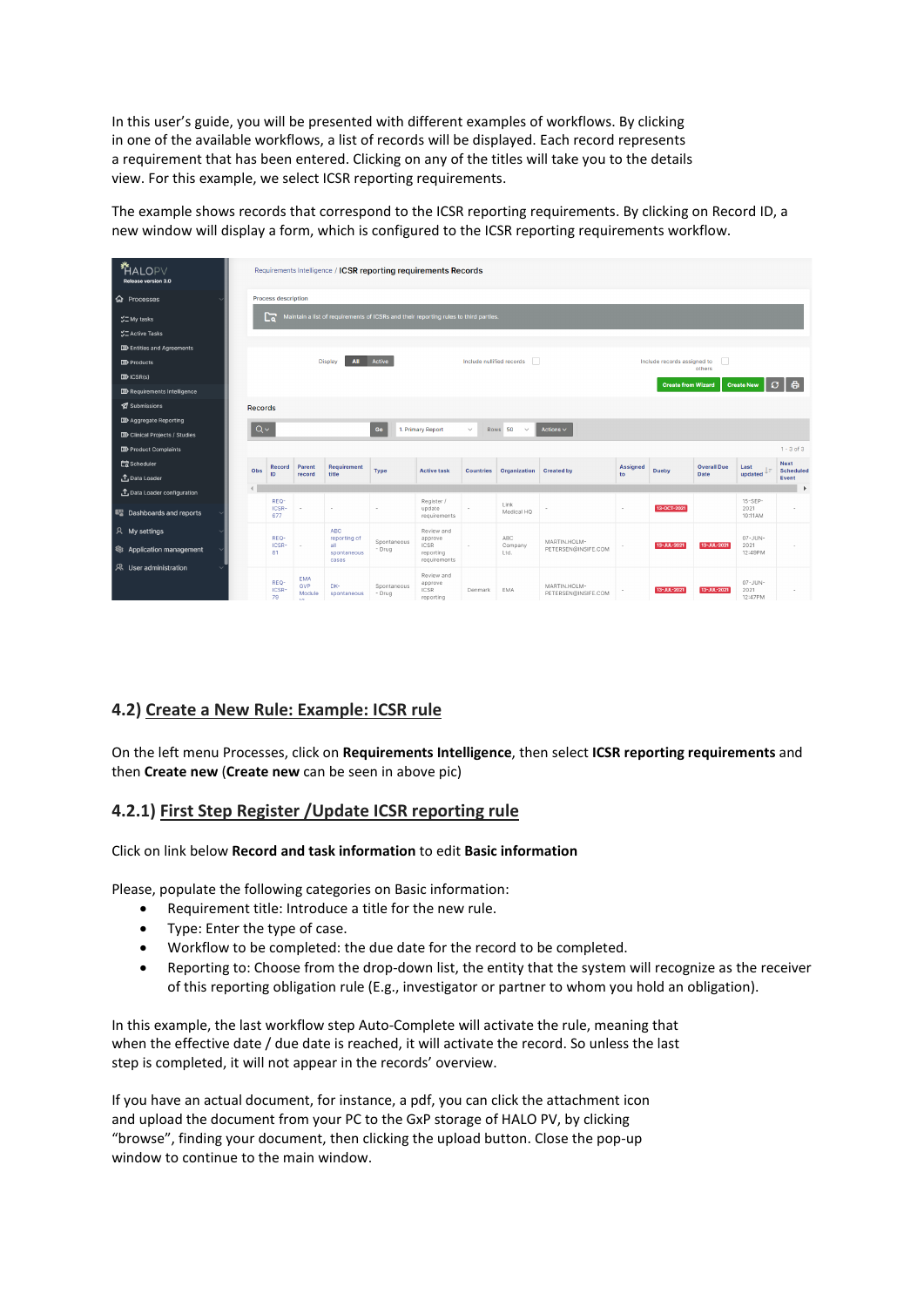As seen below, the new workflow is populated, and the first step Register /Update requirements needs to be performed. Go to the section Task activities to proceed with the assigned tasks to your role.

| View/edit record                                                                                                                                         |                                                                                       |                               |
|----------------------------------------------------------------------------------------------------------------------------------------------------------|---------------------------------------------------------------------------------------|-------------------------------|
|                                                                                                                                                          | → ① Register / update requirements → O Review and approve ICSR reporting requirements |                               |
| <b>⊙</b> Complete task                                                                                                                                   | <b>IZ</b> MAHESH.BABU@INSIFE.COM                                                      | $\circ$<br>000<br><b>Save</b> |
| <b>Record and task information</b>                                                                                                                       | <b>Task activities</b>                                                                |                               |
| ICSR reporting requirements - Test HALO 3.0 (REQ-ICSR-815) - Spontaneous - Drug                                                                          | <b>Action</b>                                                                         | <b>Status</b>                 |
|                                                                                                                                                          | <b>A ICSR Requirements details form</b>                                               | $\bullet$                     |
| Register or update the ICSR reporting rule - Add type and effective date on the main form and click the<br>Details form action to populate rule details. | ← Associate Regulatory source                                                         | $\bullet$                     |
| Requirements Intelligence processing <b>Q</b> 21-DEC-2021                                                                                                |                                                                                       |                               |
|                                                                                                                                                          |                                                                                       |                               |
| <b>Description</b>                                                                                                                                       | <b>Notes and linking</b>                                                              |                               |
| [?)<br><b>Description</b>                                                                                                                                | <b>Notes</b>                                                                          |                               |
|                                                                                                                                                          |                                                                                       |                               |
|                                                                                                                                                          |                                                                                       |                               |
|                                                                                                                                                          | <b>URL</b>                                                                            |                               |
|                                                                                                                                                          |                                                                                       |                               |
|                                                                                                                                                          |                                                                                       |                               |
| Associated child (0/0)<br>×                                                                                                                              |                                                                                       |                               |

#### **Task activities**

To populate the details of the rule, please check for actions assigned under Task activities overview, which displays the task assigned to your user role; in this case, 2 tasks has been assigned; **ICSR Requirement detail form** and **Associate Regulatory source**. Let's take the example of **ICSR Requirement detail form.**

| View/edit record                                                            |                            |                             |                                                         |                                            |        |
|-----------------------------------------------------------------------------|----------------------------|-----------------------------|---------------------------------------------------------|--------------------------------------------|--------|
| Test HALO 3.0 - Spontaneous - Drug                                          |                            |                             |                                                         |                                            |        |
|                                                                             |                            |                             |                                                         | <b>Save</b>                                | Return |
| ICSR Rule options                                                           |                            |                             | Requirement verbatim and notes   Implementation details |                                            |        |
| Territory (country)<br>Sweden (SE)                                          |                            |                             |                                                         |                                            | H≣     |
| Is submission of expedited reports required?<br>$\bullet$ Yes $\bigcirc$ No |                            |                             |                                                         |                                            |        |
| <b>Reporting Criteria</b>                                                   |                            |                             |                                                         |                                            |        |
| Country                                                                     |                            |                             |                                                         |                                            |        |
| Domestic<br>$\overline{\checkmark}$                                         | Foreign<br>$\checkmark$    | Only Inside EEA?<br>$\Box$  | Only outside EEA?<br>$\Box$                             |                                            |        |
| Reporting criteria                                                          |                            |                             |                                                         |                                            |        |
| Fatal<br>$\Box$                                                             | Life threatening<br>$\Box$ | Other seriousness<br>$\Box$ | Non serious<br>$\overline{\mathsf{S}}$                  | Other reporting criteria<br>$\Box$         |        |
| MedDRA Standard Query                                                       |                            |                             | $\checkmark$                                            | Show SMQ details Q<br>Rule<br>$\checkmark$ |        |

#### **ICSR Rule Options**

This tab allows you to configure all the rules for the ICSR. The list of available countries is restrained to the user profile.

- Reporting criteria: Select from the drop-down list a format.
- Causality (Relatedness): Since the record is identified as a 'Spontaneous-drug' case (in our example), the fields are automatically populated by HALO.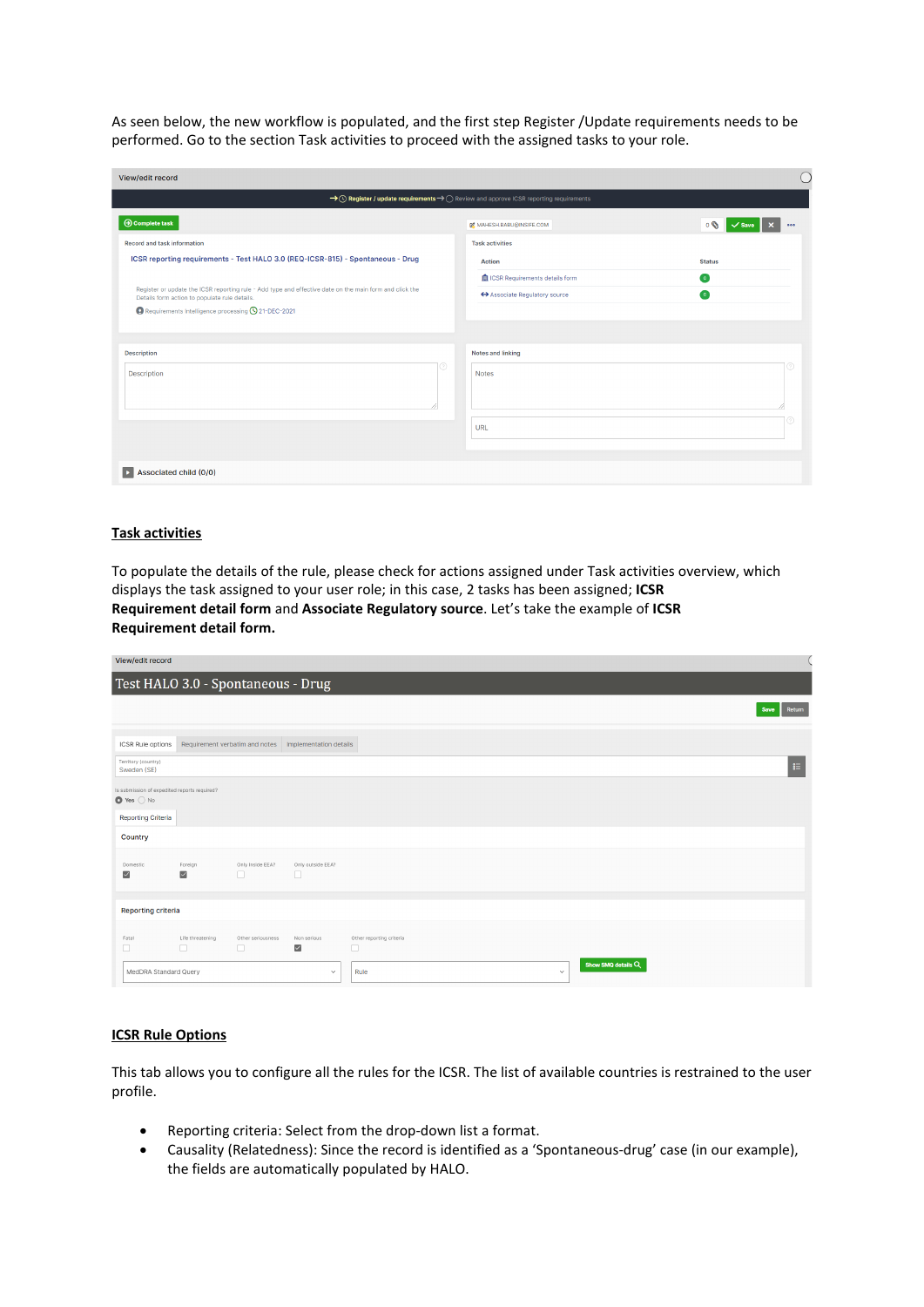- Submission: Check 'Yes' if cases are submitted electronically by headquarter. In case you have local regulatory timelines, then check 'Yes'. When checking 'Yes', the section Timeline will appear.
- Timeline: Allows to register the days for the reporting timeline, in this case, 35 (days).

Rest of the details are self-explanatory.

#### **Requirement verbatim and notes**

On the Requirement verbatim and notes tab, the user can add additional information for the ICSR.

- Requirement Text in the original language: Allows to paste the original requirement text.
- Notes: Here, the user can add notes or details about the translation.
- URL of source: Allows to enter the URL of the source for this specific rule.
- Document process scope: Determines the types of requirements for the form. Here, the user can link a specific process scope.

#### **Implementation details**

On the Implementation details tab,

- Custom tags: Allows to target where this rule should appear in HALO's tabular reports. For instance, if it is relevant for case handlers, or the submission team to know about this rule. (Note: The workflow is configured automatically, so in this case, the user do not need to notify the Safety database configuration support team).
- Format (internal): Here, the user can specify what internal format is preferred, unlike the one required by the authorities.
- Internal timeline (days): Specify a number in days for internal timelines.
- Implementation notes: Allows you to add a note on how you have chosen to implement or will be implementing the requirement in your processes and procedures.

To proceed, click **Save** and then **Return**.

Once back on the central record, it is possible to continue completing the new rule. For instance, the next section, Associated child records, allows linking the rule to the overall requirement or parent record.

### **4.2.2) Second Step Review and approve ICSR reporting requirements**

In the second step, the designated role can review and approve the ICSR reporting requirement. Go to the **Task activities** and click on **QC check**.

Comments can be added in the dedicated section and mark tick on **QC complete** checkbox. Click on **Approve** and then **Return**.

| QC Check                   |                |
|----------------------------|----------------|
| Audit log                  | Approve Return |
| Details Record information |                |
| Details<br>QC complete *   |                |
| 0                          |                |
| Comments                   |                |
|                            |                |
|                            | 11             |